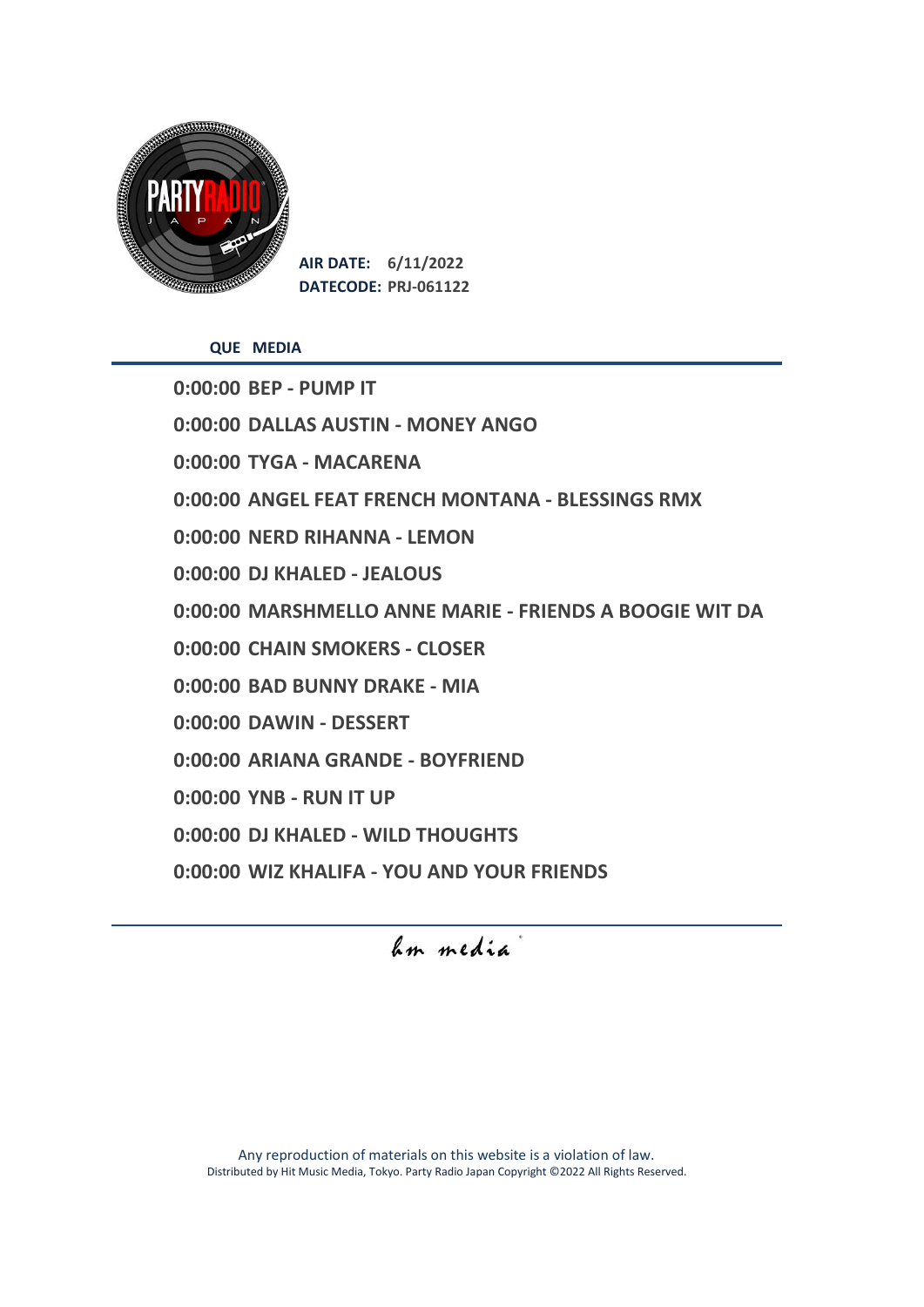

**QUE MEDIA**

**0:00:00 SEAN PAUL BECKYG - MADLOVE 0:00:00 MIMS - LIKE THIS 0:00:00 JUSTIN BIEBER - PEACHES 0:00:00 DJ SNAKE SELENA GOMEZ - TAKI TAKI 0:00:00 ED SHEERAN - SHAPE OF YOU 0:00:00 ZEDD KATY PERRY - 365 0:00:00 KID MIX - BODY LANGUAGE 0:00:00 OMARION - IM UP 0:00:00 MEGAN THEE STALLION NICKI MINAJ - HOT GIRL SUMMER 0:00:00 LIL MOSEY - BLUE BERRY FAYGO 0:00:00 DJ SNAKE JUSTIN BIEBER - LET ME LOVE YOU 0:00:00 PRJ - TALK SET - ANNOUNCE FB WINNER 0:00:00 PRJ - REJOIN NETWORK - START SEGMENT 2 0:00:00 JSUTTA - FOREVER**

Im media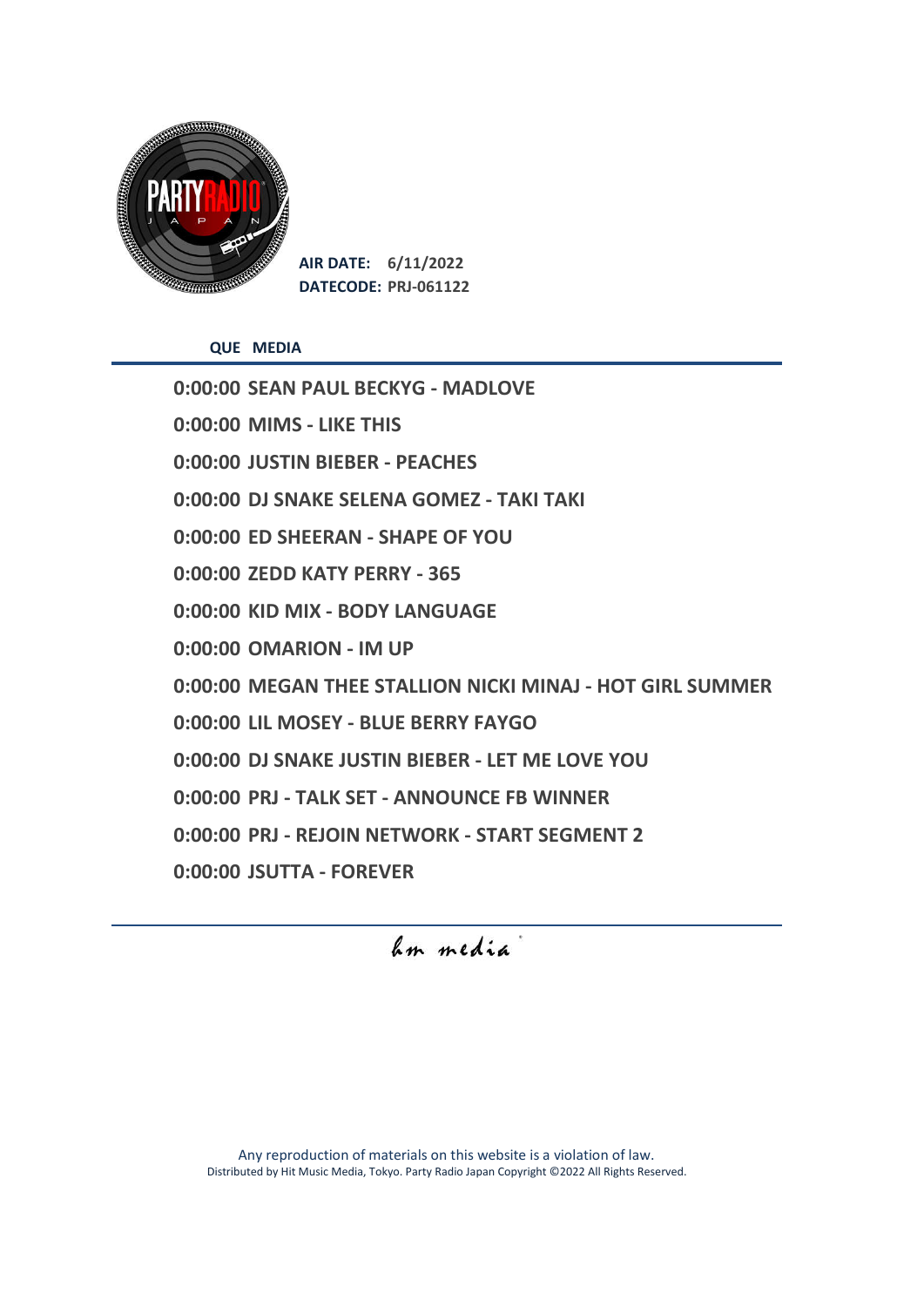

**QUE MEDIA**

**0:00:00 TALADEGO - ISLA BONITA 0:00:00 ENRIQUE IGLESIAS PITBULL - MOVE TO MIAMI 0:00:00 RAKSU - I WANT YOU TO FREAK 0:00:00 RIRI - THATS MY BABY 0:00:00 KATY PERRY - NEVER REALLY OVER 0:00:00 THE WEEKND - IN YOUR EYES 0:00:00 CALVIN HARRIS PHARRELL - FEELS RADIO EDIT 0:00:00 POST MALONE - WOW 0:00:00 MK XYZ FEAT G EAZY - PASS IT 0:00:00 MARSHMELLO TYGA CHRIS BROWN - LIGHT IT UP 0:00:00 LIL DICKY CHRIS BROWN - FREAKY FRIDAY 0:00:00 FIFTH HARMONY - WORTH IT 0:00:00 TYGA - GIRLS HAVE FUN 0:00:00 CHANTEL JEFFRIES FEATURING BIA - FACTS**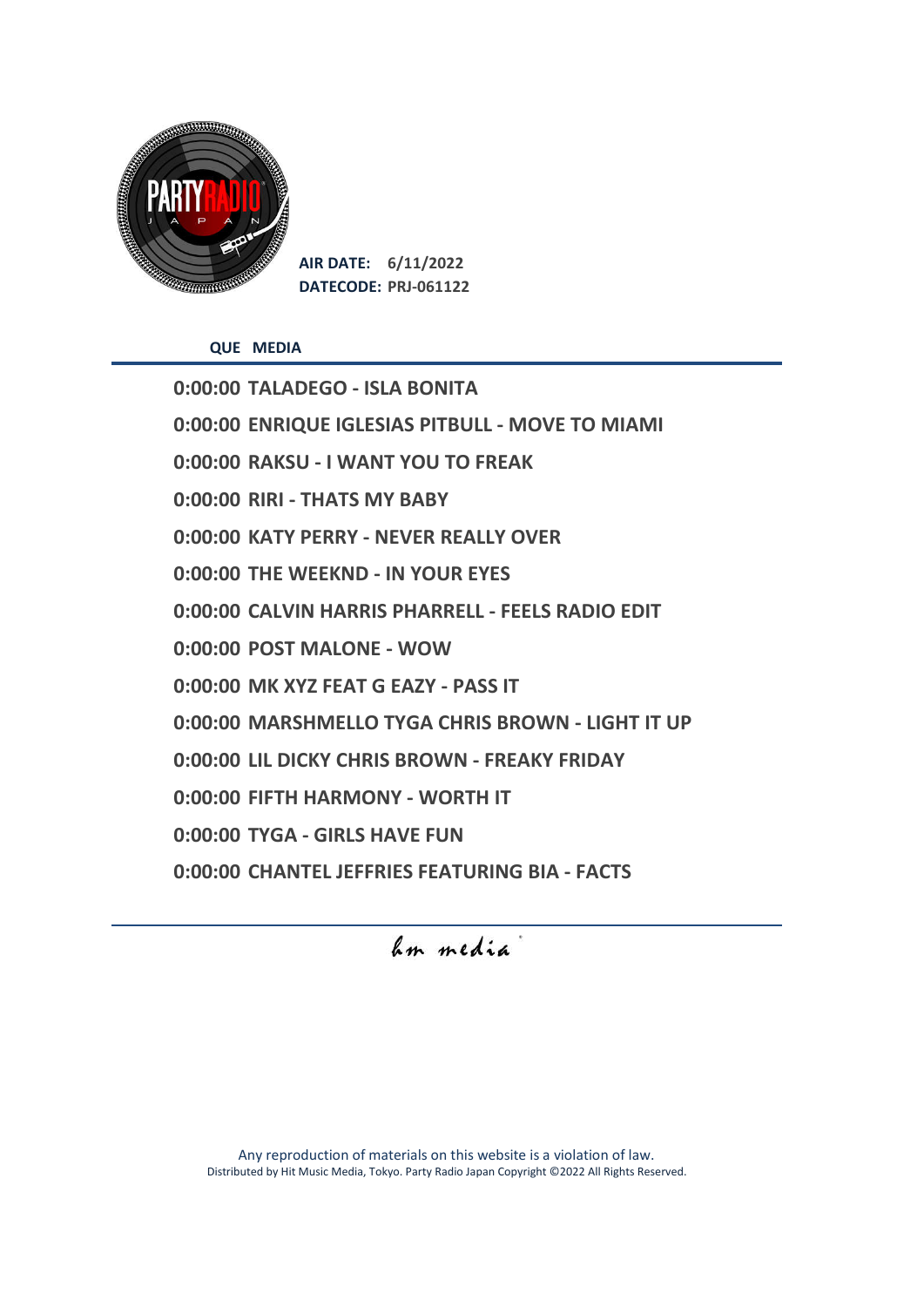

**QUE MEDIA**

**0:00:00 VISI0N - UNO DOS TRES 0:00:00 ANDREAS MOSS - BODY TALK 0:00:00 SEAN PAUL FEA DUA LIPA - NO LIE 0:00:00 CHEAT CODES DANTE KLEIN - LET ME HOLD YOU 0:00:00 CALVIN HARRIS - SLIDE 0:00:00 SEAN PAUL - NAKED TRUTH 0:00:00 J BALVIN - MI GENTE 0:00:00 PRJ - TALK SET - ANNOUNCE FB WINNER 0:02:52 LIL KIM - LIGHTERS UP 0:04:59 MONTEL JORDAN - SUPERSTAR 0:06:18 JAHEIM - COULD IT BE 0:07:57 THAILIA - I WANT YOU 0:09:10 JUNIOR MAFIA - GET MONEY 0:10:55 ARRESTED DEVELOPMENT - PEOPLE EVERYDAY**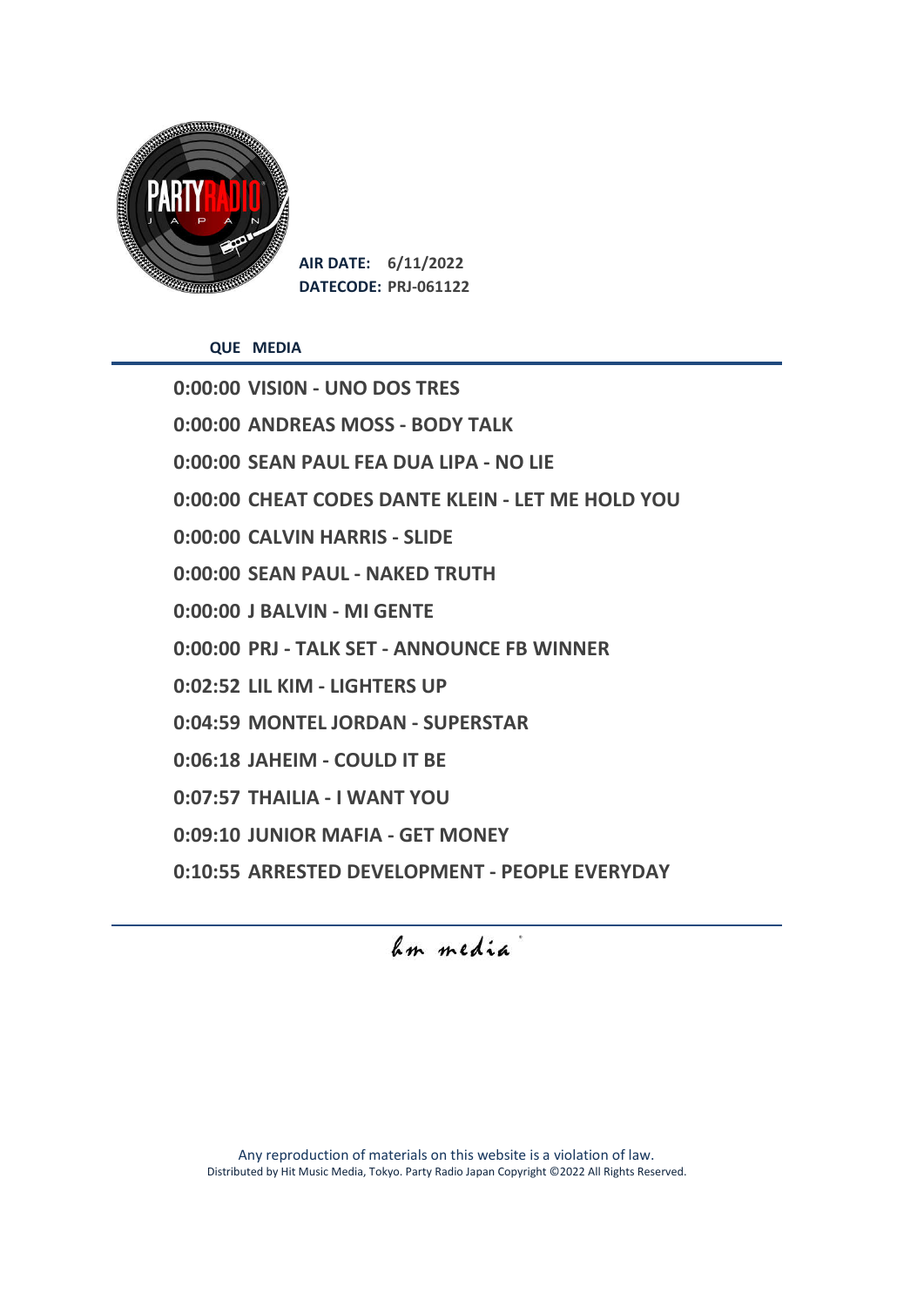

**QUE MEDIA**

**0:13:00 ALICIA KEYS FEAT. CASSIDY - NO ONE 0:13:39 KANYE WEST - GOLD DIGGER 0:16:41 MARIA - I GIVE YOU TAKE 0:17:52 WHITNEY HOUSTON - ONE OF THOSE DAYS 0:19:59 AALIYAH - BACK AND FORTH 0:21:59 CHINGY - BALLA BABY 0:24:27 2PAC - KEEP YA HEAD UP 0:30:01 SOULJA BOY - KISS ME THRU THE PHONE 0:31:12 KENDRICK LAMAR - HUMBLE 0:34:37 DMX - HOW ITS GOING DOWN 0:37:02 JAGGEDEDGE - KEYSTOTHERANGE 0:38:16 B I G - HYPNOTIZE 0:40:37 TALIBKWELI&DEADPREZ - SHARPSHOOTERS 0:42:31 DRE DRE SNOOP DOGG - NUTIN BUT A G THANG**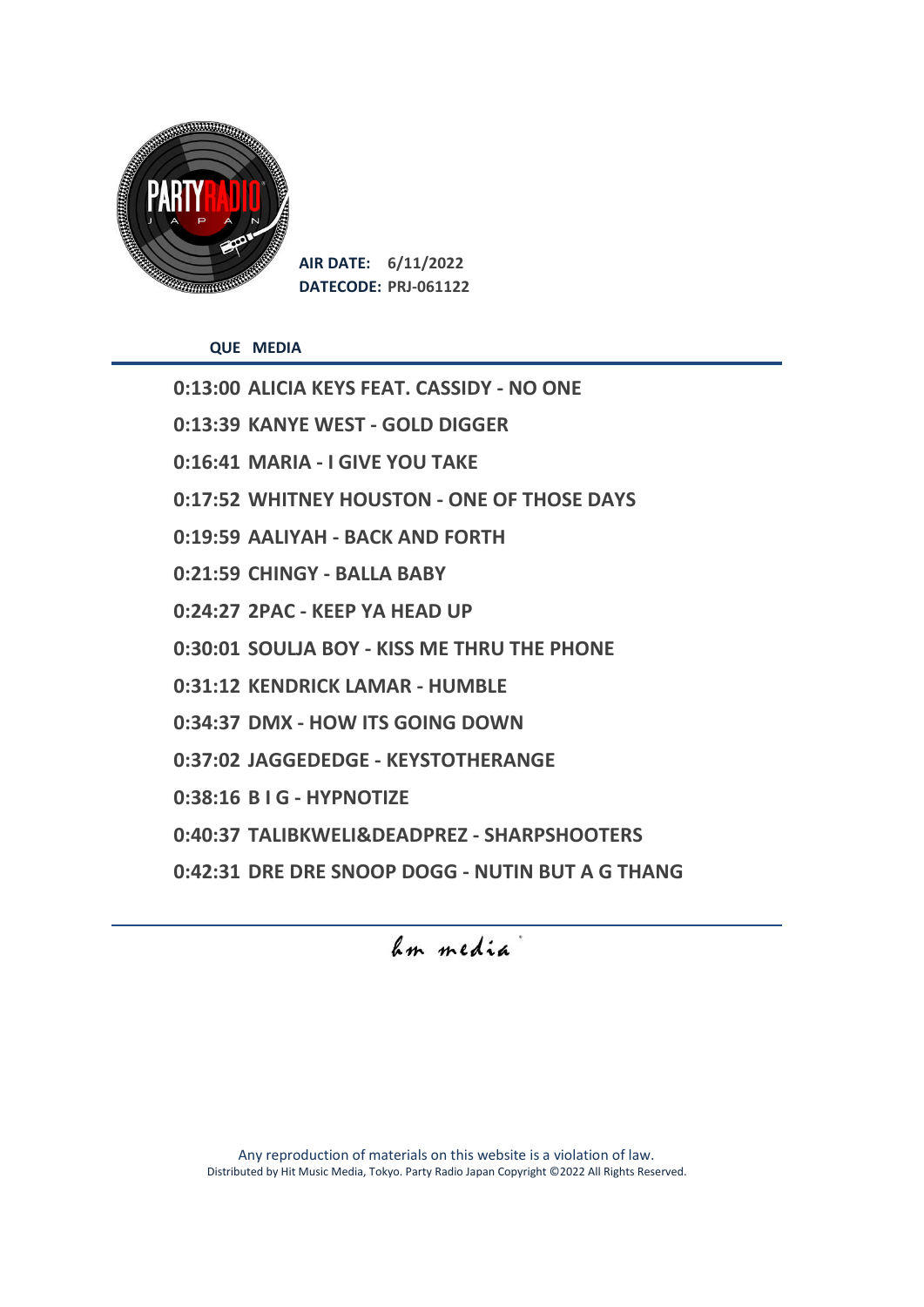

**QUE MEDIA**

**0:45:59 JAY Z PHARELL WILLIAMS - EXCUSE ME MISS 0:48:03 MARIO - LET ME LOVE YOU 0:51:13 THE GAME - LETS RIDE 0:52:38 VIOLATORS FEA TRIBE CALLED QUEST - ICU 0:55:13 B2K - BADABOOM 0:03:08 KID INK - BODY LANGUAGE 0:05:12 LIL MOSEY - BLUE BERRY FAYGO 0:06:30 CHRIS BROWN - AYO 0:07:49 O MEGA RED - DO IT 4 DA GRAM TRAPMIX 0:10:24 TYGA YG - MAMACITA 0:12:18 CLEAN BANDIT - TIK TOK 0:57:26 PRJ - TALK SET - ANNOUNCE FB WINNER 0:14:17 CALVIN HARRIS PHARRELL WILLIAMS MAROON 5 - FEEL VS 0:18:43 CHELLE RAE - I LIKE IT THAT**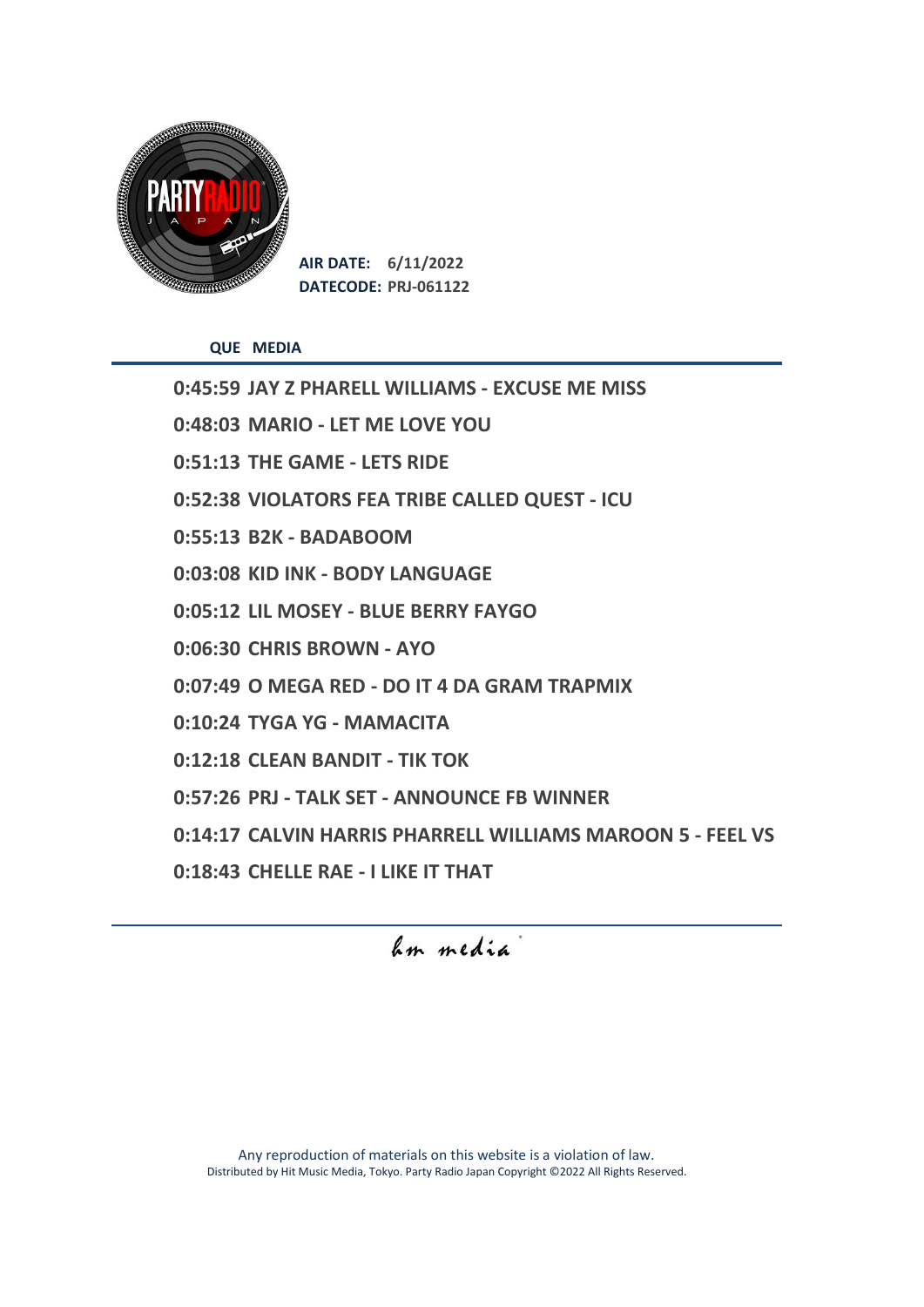

**QUE MEDIA**

**0:20:53 OLLY MURS - MOVES 0:22:53 SEAN PAUL FT MIGOS - BODY 0:24:57 CHARLY BLACK - GYAL YOU A PARTY ANIMAL 0:27:06 ED SHEERAN JUSTIN BIEBER - I DONT CARE RMX 0:30:00 DJ SNAKE FEA ET LAUV - A DIFFERENT WAY 0:32:17 JUSTIN BEIBER - FRIENDS 0:33:28 KAY LARAE - GET CLOSE 0:34:28 CAMILA - CABELLO - HAVANA 0:36:03 XXXTENTACION - ARMS AROUND YOU 0:37:09 MARVIN GAYE - SEXUAL HEALING RMX 0:37:54 USHER - YEAH REMIX 0:39:17 RIDDIM TRAVELERS - REMIND 0:39:54 NOTS3 - MY LOVER 0:42:00 AEROSMITH RUN DMC - WALK THIS WAY**